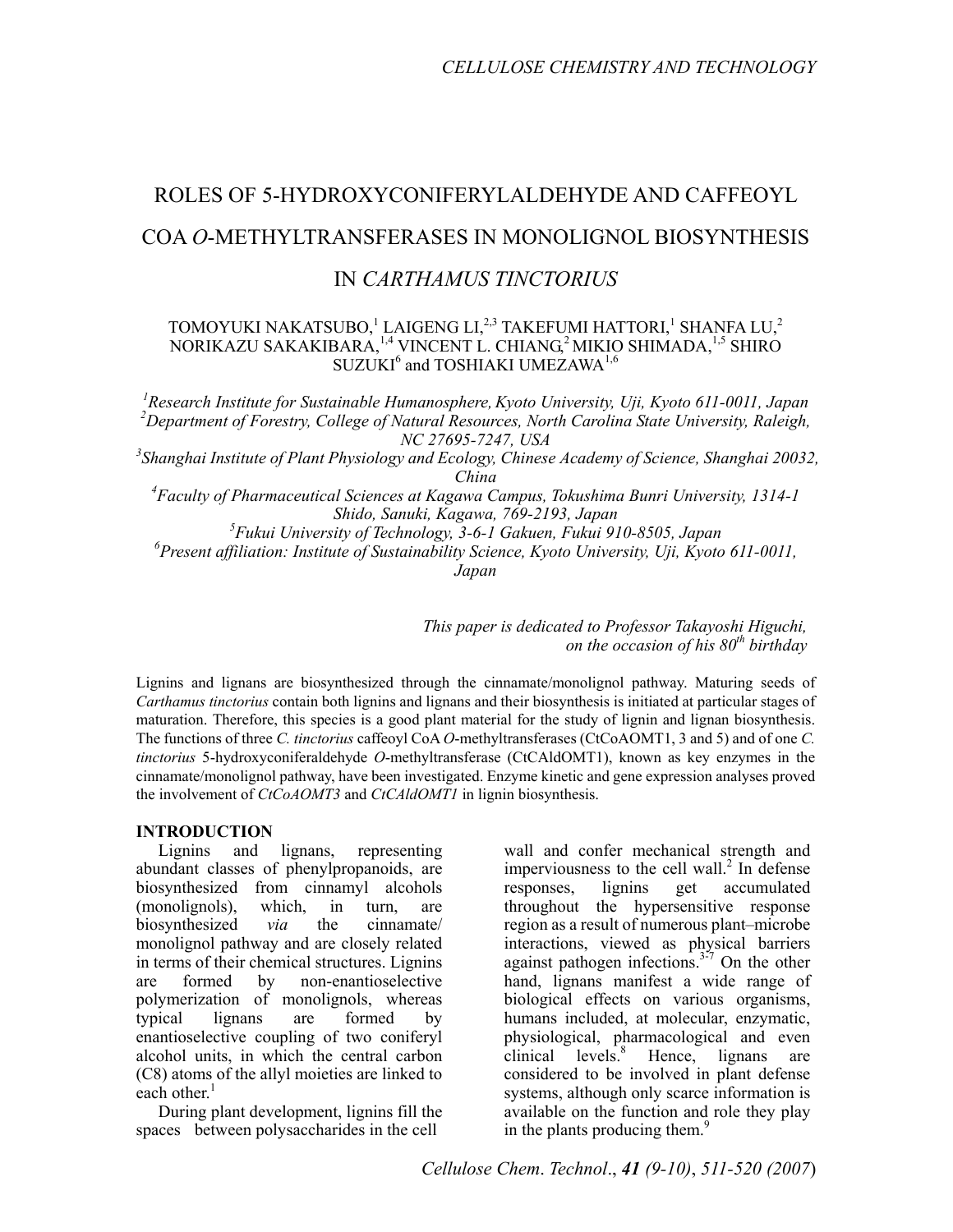Tomoyuki Nakatsubo *et al*.

Considering all these, the biosynthesis of lignins and lignans has received widespread attention in relation to cell wall formation, molecular breeding of plant biomass suitable for biofuel production, plant defense and production of clinically important compounds, etc.

The cinnamate/monolignol pathway (Fig. 1) – *i.e*. the biosynthetic pathway from phenylalanine to hydroxycinnamyl alcohols

supplies precursors for various phenylpropanoid compounds, lignins and lignans included. Numerous studies devoted to the cinnamate/monolignol pathway have been conducted in relation to lignin biosynthesis. However, nothing is known on the genes encoding enzymes of the pathway for lignan biosynthesis, except for a recently proposed<sup>10</sup> biosynthetic route for lignan biosynthesis *via* ferulic acid.



Figure 1: The cinnamate/monolignol pathway. Thick solid arrow – currently accepted lignin biosynthetic pathway; solid arrow – lignan biosynthetic pathway, as suggested by Sakakibara et al.;<sup>10</sup> dotted arrow – additional lignin biosynthetic pathway (previously described<sup>11</sup>); CinA – cinnamic acid; CouA – *p*-coumaric acid; CA – caffeic acid; FA – ferulic acid; 5-HFA – 5-hydroxyferulic acid; SA – sinapic acid; CouCoA – *p*-coumaroyl CoA; CaCoA – caffeoyl CoA; FCoA – feruloyl CoA; 5-HFCoA – 5-hydroxyferuloyl CoA; SCoA – sinapoyl CoA; CouAld – *p*-coumaraldehyde; CaAld – caffealdehyde; ConAld – coniferaldehyde; 5-HCAld – 5-hydroxyconiferaldehyde; SAld – sinapaldehyde; CouAlc – *p*-coumaryl alcohol; CaAlc – caffeyl alcohol; ConAlc – coniferyl alcohol; 5-HCAlc – 5-hydroxyconiferyl alcohol; SAlc – sinapyl alcohol; CoAOMT – caffeoyl CoA *O*-methyltransferase; CAldOMT – 5-hydroxyconiferaldehyde *O*-methyltransferase

Maturing seeds of *Carthamus tinctorius* (safflower) accumulate both lignins and lignans and their biosynthesis is initiated at particular moments of maturation.<sup>10</sup> This species is therefore a good plant material for comparative studies of lignin and lignan biosynthesis. In a first step of these comparative studies, the cDNAs encoding

caffeoyl CoA *O*-methyltransferase (CoAOMT) and 5-hydroxyconiferaldehyde *O*-methyltransferase [CAldOMT, formerly caffeic acid OMT (COMT or CAOMT)], the key enzymes of the cinnamate/monolignol pathway from maturing seeds of *C. tinctorius*, were cloned, and the genes involved in lignin biosynthesis were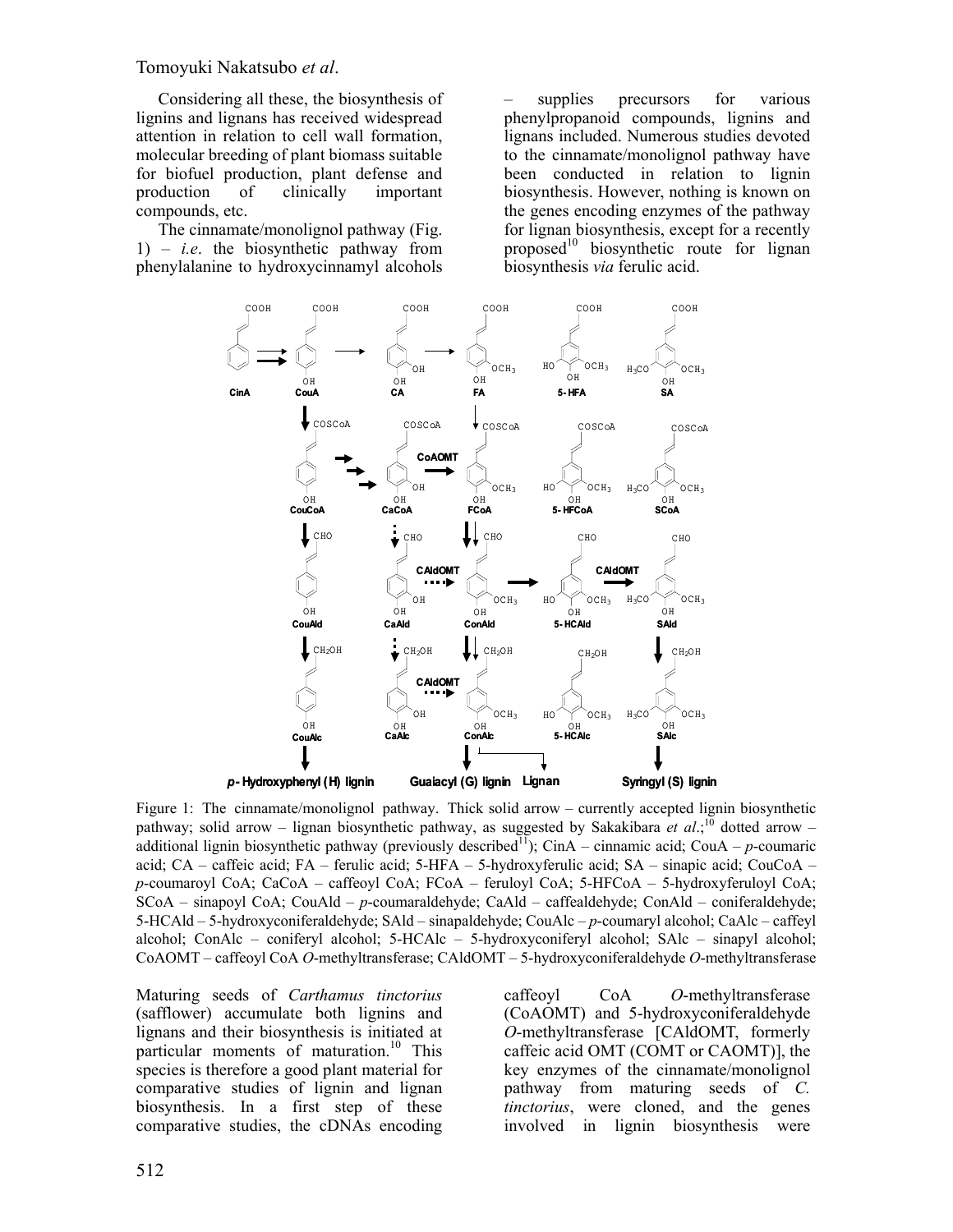#### identified. **EXPERIMENTAL**  *Plant materials*

*Carthamus tinctorius* cv. round-leaved white seeds, purchased from the Takii Seed Co. Ltd. (Kyoto, Japan), were sown in garden soil. The germinated plants were maintained after flowering and subsequent seed maturation in a plant incubator (light intensity ca. 17000 LUX, 16/8 h day/night, at 25 ºC). Immediately after harvesting, the seeds were frozen and stored in liquid nitrogen until used.

# *Equipment*

GC-MS analysis was performed on a Shimadzu QP-5050A GC-MS system (Shimadzu) [electron impact mode (70 eV); column: Shimadzu Hicap CBP10-M25-025 (20  $m \times 0.22$  mm); carrier gas: helium; injection temperature: 240 ºC, column temperature, 40 ºC at  $t_0$  = 2 min, then to t = 230 at 25 °C/min]. Samples dissolved in *N*, *O*-bis(trimethylsilyl)acetoamide were subjected to GC-MS measurements after heating at 60 ºC for 45 min.

# *Chemicals*

Caffeic acid (CA) was purchased from the Nacalai Tesque, Co., Ltd. 5-Hydroxyferulic acid (5-HFA), caffeoyl CoA (CaCoA), 5-hydroxyferuloyl CoA (5-HFCoA), caffealdehyde (CaAld), 5-hydroxyconiferaldehyde (5-HCAld), caffeyl alcohol (CaAlc), 5-hydroxyconiferyl alcohol (5-HCAlc), ferulic acid- $d_3$  (FA- $d_3$ ), sinapic acid- $d_3$  (SA- $d_3$ ), coniferaldehyde-*d*3 (ConAld-*d*3), sinapaldehyde $d_3$  (SAld- $d_3$ ), coniferyl alcohol- $d_3$  (ConAlc- $d_3$ ) and sinapyl alcohol- $d_3$  (SAlc- $d_3$ ) were prepared as previously described.<sup>10,11</sup>

# *Molecular cloning of cDNAs encoding CtCoAOMT and CtCAldOMT*

λZAP II cDNA libraries were prepared from *C. tinctorius* cv. round-leaved white seeds harvested 12 days after flowering (DAF) (T. Umezawa *et al*., manuscript in preparation) and randomly primed, 32P-labelled, *Populus tremuloides CAldOMT* (GenBank accession number U13171) and *Pinus taeda CoAOMT* (GenBank accession number AF036095) cDNA probes being used to screen the cDNA libraries under low stringency conditions.

More than  $2.5 \times 10^5$  plaque-forming units (PFU) of the λZAP II cDNA library (library size:  $1.4 \times 10^6$  PFU/µg vector; average length: 1.9 kb) were hybridized with the conserved

*S*-adenosyl-L-methionine (SAM) binding domain of *PtreCAldOMT*, under various low stringency conditions. These repeated experiments always gave a single clone which showed high homology to *PtreCAldOMT*, designated as *CtCAldOMT1*.

When the conserved SAM binding domain of *PtreCoAOMT* was hybridized with ca.  $5.2 \times 10^4$ PFU of the other λZAP II cDNA library (library size:  $4.6 \times 10^6$  PFU/µg vector; average length: 1.2 kb), 25 positive clones were obtained after second-round screening. Sequencing of the clones revealed that 23 clones were putative *CoAOMT*s, classified into 6 full length *CoAOMT* clones and designated as *CtCoAOMT1* – *CtCoAOMT6*. The numbers of cDNAs with sequences identical to each *CtCoAOMT* cDNA were as follows: *CtCoAOMT1* – eleven; *CtCoAOMT2* – two; *CtCoAOMT3* – six; *CtCoAOMT4* – one; *CtCoAOMT5* – two; and *CtCoAOMT6* – one.

The amino acid sequence alignment and the neighbour-joining tree were generated with the ClustalX program, while the resulting dendrograms were visualized<sup>12</sup> with the TREEVIEW program.13 For the sake of comparison, the maximum likelihood method was used and it was confirmed that the profile of the resulting tree was the same as that from the neighbour-joining tree.

# *Expression analysis of CtCoAOMTs and CtCAldOMT*

Total RNAs were extracted from maturing seeds of *C. tinctorius* and stems, by the Plant RNeasy extraction kit (Qiagen) or by the method of Bugos *et al*. 14 The concentration of isolated RNA was estimated by measuring the absorbance at 260 nm. An aliquot of the RNA extract was reverse-transcribed using Superscript II reverse transcriptase and random hexamers, according to the manufacturer's protocol (Invitrogen).

Quantitative PCR was performed on a 7300 Real-Time PCR system (Applied Biosystems). The total reaction volume used for the analysis of *CtCAldOMT1* gene expression was of 50 µL, containing 1 µL cDNAs, 200 nM gene-specific primers and 25  $\mu$ L 2 × SYBR Green Universal Master Mix (Applied Biosystems), with a preliminary step of 10 min at 95 ºC, followed by 40 cycles of 95 ºC for 15 s, and of 60 ºC for 1 min. The PCR primers used were: forward primer, 5'-CTCAGCTACCAAAGGCAGACAA-3'; reverse primer,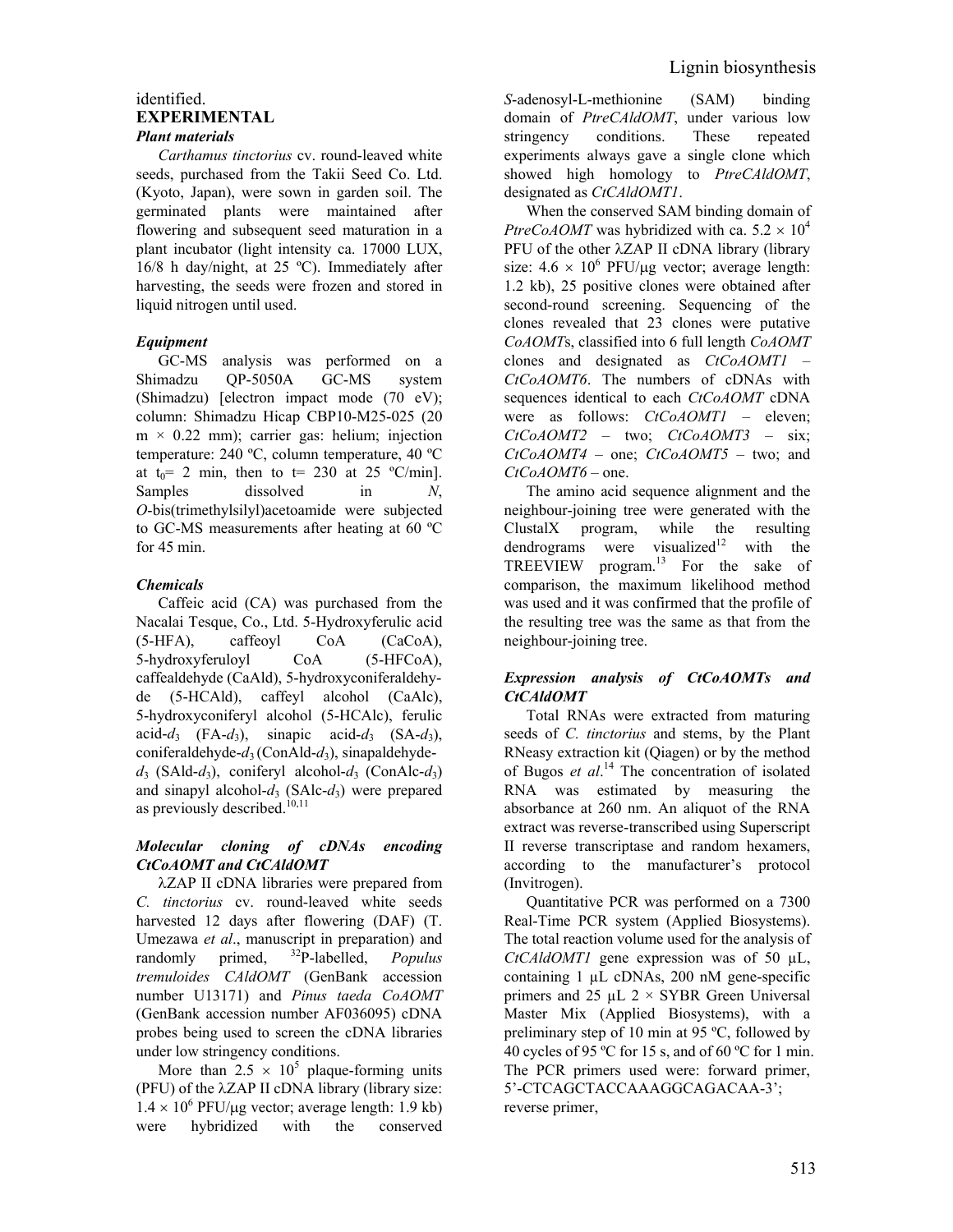5'-GCTAGCCAATAAGCGGCAGAT-3'. To check the specificity of annealing the oligonucleotides, dissociation kinetics was performed by the machine in the end of the experiment. For the expression of *CtCoAOMT1*, *3* and *5*, the reaction volume was of 50 µL containing 1 µL cDNAs, 900 nM gene-specific primers, 250 nM TaqMan probe, and 25 µl 2 × TaqMan Universal Master Mix (Applied Biosystems), with a preliminary step of 10 min at 95 ºC, followed by 40 cycles of 95 ºC for 15 s and 60 ºC for 1 min. The PCR primers were: *CtCoAOMT1*, forward primer,

5'-ATTCGGCACGAGGCTTCTC-3', reverse primer, 5'-GTGGCTGCCATTGGAATTG-3'; *CtCoAOMT3*, forward primer,

5'-GGCCTTCCTTCAACTTGAACAC-3', reverse primer,

5'-CCGCCATGTGATCGGTTT-3';

*CtCoAOMT5*, forward primer,

5'-GGCACGAGGAAAAACCAAGTAA-3', reverse primer,

5'-GTGCGTCACTCTGCAATAAGCT-3'.

The TaqMan probes were: *CtCoAOMT1*, 5'-CCACCACAAATCTAT-3'; *CtCoAOMT3*, 5'-AGTAAACCTCAAGTAACCG-3'; *CtCoAOMT5*,

5'-CGACTCAAACAACGAAG-3'. Primers and probes were designed with a Primer Express Software (Applied Biosystems). For quantification, standard curves were prepared with each recombinant plasmid containing full-length *CtCAldOMT1* and *CtCoAOMT1*, *3*  and *5* sequences. The 18S ribosomal RNA was analyzed as an internal standard, to normalize the transcript abundance in each sample.

# *Methanol extracts of C. tinctorius stems*

Freeze-dried *C. tinctorius* stems were cut with scissors and then extracted with hot methanol (MeOH). The MeOH extract was first treated with β-glucosidase, then submitted to trimethylsilylation, followed by GC-MS analysis.

# *Expression of recombinant CtCoAOMTs and CtCAldOMT in E. coli*

The coding sequences of *CtCoAOMT1*, *3* and *5*, and *CtCAldOMT1* were amplified by a polymerase chain reaction (PCR) with primers designed to introduce *Nde*I and *Not*I sites for *CtCoAOMT1* and *3*, and *CtCAldOMT1*, and *Bbs*I and *Not*I sites for *CtCoAOMT5*, immediately upstream their start and stop codons. The PCR products were first cloned into pCR2.1 vectors (Invitrogen). After confirming their sequence accuracy, the coding regions of the clones were subcloned into pET23 (Novagen) expression vectors. Each construct was transferred into *E. coli* BL21 (DE3) cells (Novagen). The induction and expression of recombinant CtCoAOMT1, 3 and 5, and CtCAldOMT1 were conducted according to Li *et al*. 15 After harvesting by centrifugation (2000×g for 10 min), the cell pellets were processed for affinity purification of CtCoAOMT1, 3 and 5, and CtCAldOMT1 proteins, with the His-Bind Resin affinity purification system (Novagen), according to the manufacturer's protocol.

# *Substrate specificity of recombinant CtCoAOMTs and CtCAldOMT*

The basic reaction mixture contained 50 mM Tris-HCl (pH 8.0), 2 mM  $MgCl<sub>2</sub>$ , 40 µM SAM, 0.1 mM substrate and an enzyme solution in a final volume of  $200 \mu L$ . All reactions were performed at 30 ºC for 1 h. After incubation, the enzyme assay products were analyzed by  $GC-MS$ , as previously described.<sup>11</sup> To characterize the enzyme pH optimum values, the substrate and each recombinant enzyme were used in phosphate (pH 6.0–8.0) and Tris-HCl (pH 7.5–9.0) buffers. Substrate specificities of the recombinant CtCoAOMTs (CtCoAOMT1, 3 and 5) and CtCAldOMT (CtCAldOMT1) were investigated *in vitro*, with the following phenylpropanoid substrates: CA, 5-HFA, CaCoA, 5-HFCoA, CaAld, 5-HCAld, CaAlc and 5-HCAlc. The quantification of the reaction products was conducted by a stable-isotope dilution method, according to Sakakibara *et al*. 10

#### *Enzyme reaction kinetics of recombinant CtCoAOMTs and CtCAldOMT*

To determine the  $V_{\text{max}}$  and apparent  $K_{\text{m}}$  values of CtCoAOMT1, 3 and 5, CaCoA (4.0–3000  $\mu$ M) and 5-HFCoA (4.0–500  $\mu$ M) were used as substrates in the CoAOMT reaction. For the values of CtCAldOMT1, CA  $(2.5-200 \mu M)$ , 5-HFA (2.5–200 µM), CaCoA (4.0–1000 µM), 5-HFCoA (4.0–400 µM), CaAld (2.5–200 µM), 5-HCAld (2.5–200 µM), CaAlc (2.5–200 µM) and 5-HCAlc  $(2.5-200 \mu M)$  were used as substrates. All reactions were performed at 30 ºC for 20 min, each at optimum pH. All incubations contained 200 µM SAM as a methyl group donor. The  $V_{\text{max}}$  and  $K_{\text{m}}$  values were determined from Lineweaver-Burk plots.

For inhibiting the kinetics of CtCAldOMT1, 5-HCAld  $(0-20 \mu M)$  was used to assay the 5-HCAld-induced inhibition of CAldOMT-mediated methylation of 5-HFA,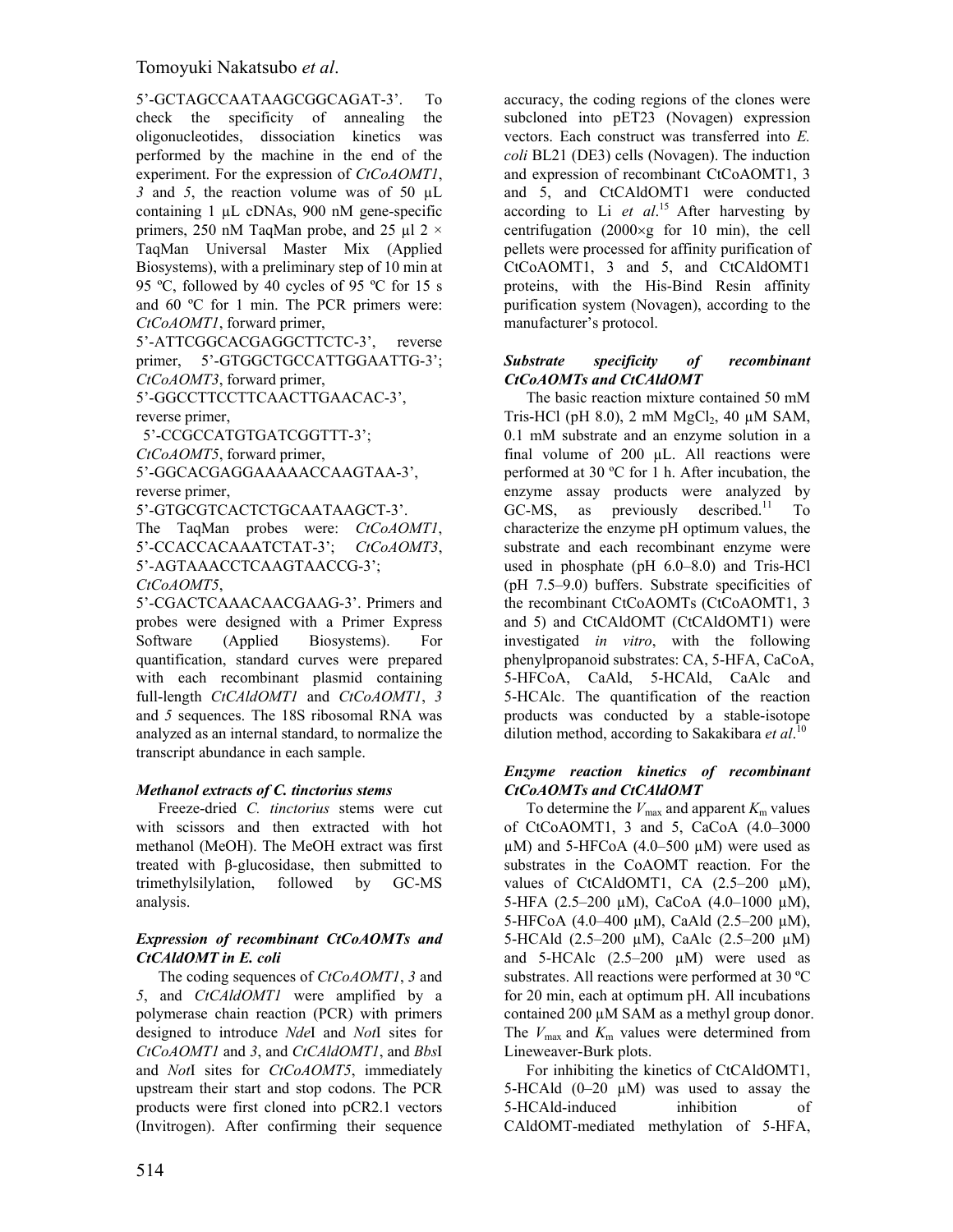CaAld, CaAlc and 5-HCAlc. On the other hand, 5-HFA (0–300 µM), CaAld (0–200 µM), CaAlc (0–300  $\mu$ M) and 5-HCAlc (0–200  $\mu$ M) were used to assay the inhibition of CAldOMT-mediated methylation of 5-HCAld. The reaction was carried out in 50 mM Tris-HCl, pH 8.0. The  $K_i$  and  $K_i$ ' values were determined from replots of the Lineweaver-Burk plots.

#### **RESULTS AND DISCUSSION**

# *Cloning of CtCoAOMT and CtCAldOMT cDNAs*

Screening of the λZAP II cDNA libraries prepared from maturing seeds of *C. tinctorius* with *PtreCAldOMT* and *PtaeCoAOMT* cDNAs resulted in the isolation of six full-length *CtCoAOMT*  cDNAs and one *CtCAldOMT* cDNA.

The open reading frame of *CtCAldOMT1* was of 1068 bp, encoding a 40 kD protein. The deduced amino acid sequence of CtCAldOMT1 was 80% identical to that of *Zinnia elegans* COMT and ca. 70% identical to those of other COMTs. Phylogenetic analysis of CtCAldOMT1 and available full-length plant OMT protein sequences showed that CtCAldOMT1 belongs to the CAldOMT (COMT) cluster (Fig. 2).

The open reading frames of the six *CtCoAOMT*s were 732–756 bp, encoding 28–29 kD proteins. The identity of these six deduced proteins ranged from 79 to 98% (Table 1). Phylogenetic analysis of CtCoAOMTs and available full-length OMT protein sequences showed that all CtCoAOMTs belong to the CoAOMT cluster (Fig. 2).

| Table 1                                                 |
|---------------------------------------------------------|
| Overall relationships (% identity) of the six CtCoAOMTs |

|           | CtCoAOMT1 | CtCoAOMT2 | CtCoAOMT3 | CtCoAOMT4 | CtCoAOMT5 | CtCoAOMT6 |
|-----------|-----------|-----------|-----------|-----------|-----------|-----------|
| CtCoAOMT1 |           | 98        | 94        | 93        | 81        | 84        |
| CtCoAOMT2 |           |           | 94        | 93        | 80        | 82        |
| CtCoAOMT3 |           |           |           | 96        | 79        | 82        |
| CtCoAOMT4 |           |           |           |           | 79        | 80        |
| CtCoAOMT5 |           |           |           |           |           | 91        |
| CtCoAOMT6 |           |           |           |           |           |           |

CoAOMTs belong to plant class I OMT<sup>16</sup>  $($  = Type II OMT<sup>17</sup>). Recently, Ibdah *et al.*<sup>18</sup> cloned a novel plant class I OMT from *Mesembryanthemum crystallinum* (ice plant), designated as PFOMT. The amino acid sequences of CtCoAOMTs and PFOMT were compared, showing no high sequence identity, *e.g*. the sequence identity of CtCoAOMT5 to PFOMT was of 54% (Fig. 2).

CtCoAOMTs were divided into three subclasses (Fig 2). The most closely related OMT from other plants for CtCoAOMT1 was *Z. elegans* CoAOMT, at a 94% score. In addition, CtCoAOMT3 was also related to *Z. elegans* CoAOMT at a 94% score. On the other hand, CtCoAOMT5 was only 79% identical to *Z. elegans* CoAOMT and 86% identical to *Codonopsis lanceolata* CoAOMT.

Among the six CtCoAOMTs, one from each subclass in the phylogenetic tree (CtCoAOMT1, CtCoAOMT3 and CtCoAOMT5) was further characterized, as

the number of the corresponding cDNAs isolated in the screening was larger than that of the other members of each subclass.

#### *Expression analysis of CtCoAOMTs and CtCAldOMT in maturing seeds and stems of C. tinctorius*

In a subsequent step, the expression of the mRNAs encoding CtCoAOMT1, 3 and 5, and CtCAldOMT1 was examined with a quantitative real-time PCR and total RNA isolated from seeds – in various maturation stages (3 to 18 DAF) – and stems. As shown in Figure 3, the *CtCoAOMT3* expression was much higher than those of *CtCoAOMT1* and *CtCoAOMT5*, which were almost negligible [ $CtCoAOMTI$ , 0.002742×10<sup>6</sup> copies/ $\mu$ g of RNA at 9 DAF and *CtCoAOMT5*,  $0.000286 \times 10^6$ copies/µg of RNA at 12 DAF]. Their expression increased from 3 to 9 DAF, after which they decreased. Similarly, the *CtCAldOMT1* expression increased rapidly from 3 to 6 DAF and decreased after 9 DAF. The amount of *CtCAldOMT1* transcript at 9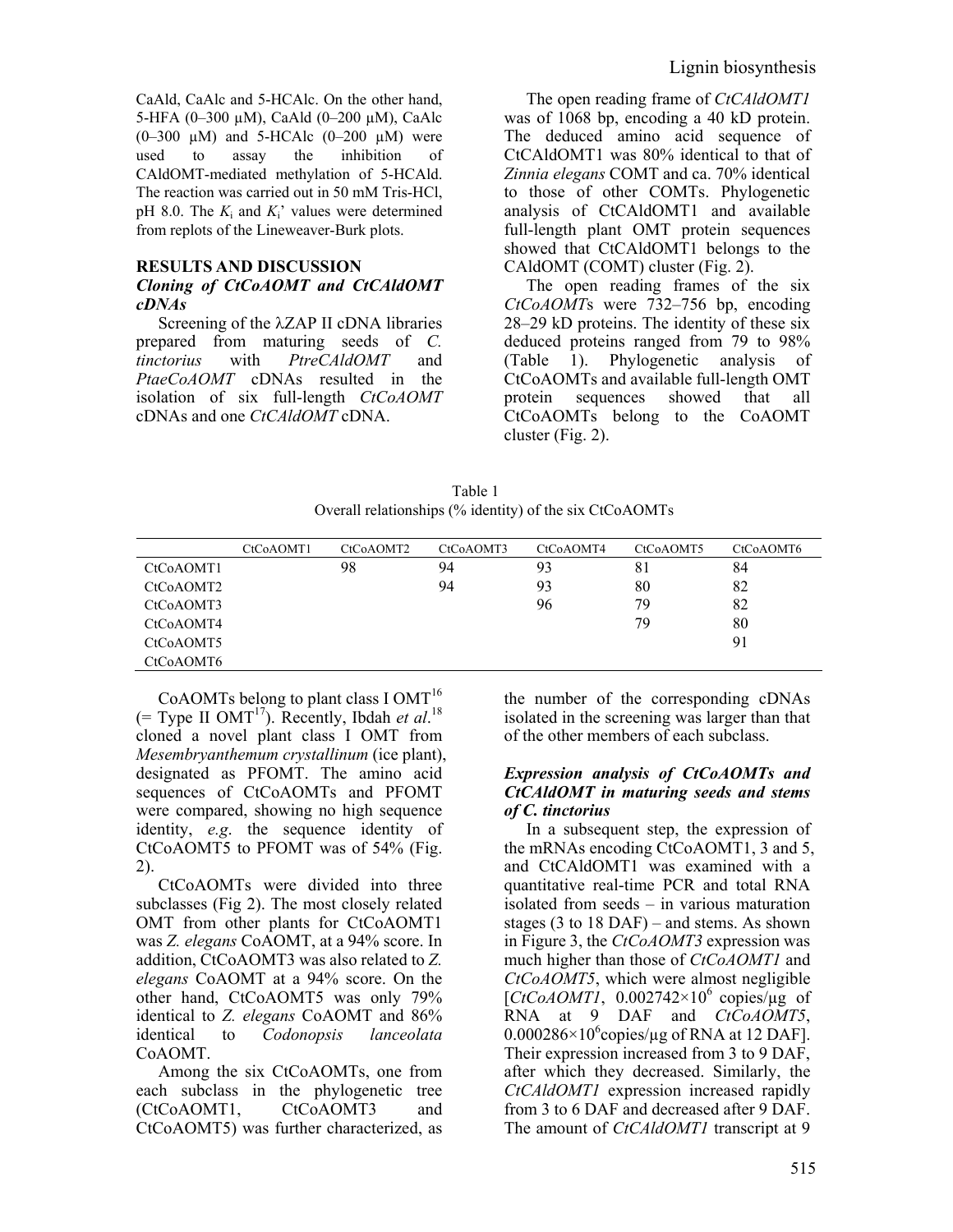Tomoyuki Nakatsubo *et al*.

DAF was ca. 5 times higher than that of *CtCoAOMT3*. Importantly, the time course of the expression matches<sup>10</sup> the pattern of lignin deposition in the seeds (Fig. 3).

Furthermore, the expressions of *CtCoAOMT3* and *CtCAldOMT1* were significant in the stem, where lignins, and not lignans, are biosynthesized, while the expressions of *CtCoAOMT1* and

*CtCoAOMT5* were almost negligible (Table 2). On the other hand, matairesinol and arctigenin, occurring as major lignans in the seeds,<sup>10</sup> were not detected in the MeOH extracts of *C. tinctorius* stems after the β-glucosidase treatment (data not shown). Taken together, these results strongly suggest that *CtCoAOMT3* and *CtCAldOMT1* are involved at least in lignin biosynthesis.



Figure 2: Relationship tree of the plant OMTs selected. The numbers at forks are bootstrap values indicating the percent values necessary for obtaining this particular branching, in 1 000 repetitions of the analysis. Only values exceeding 60% are shown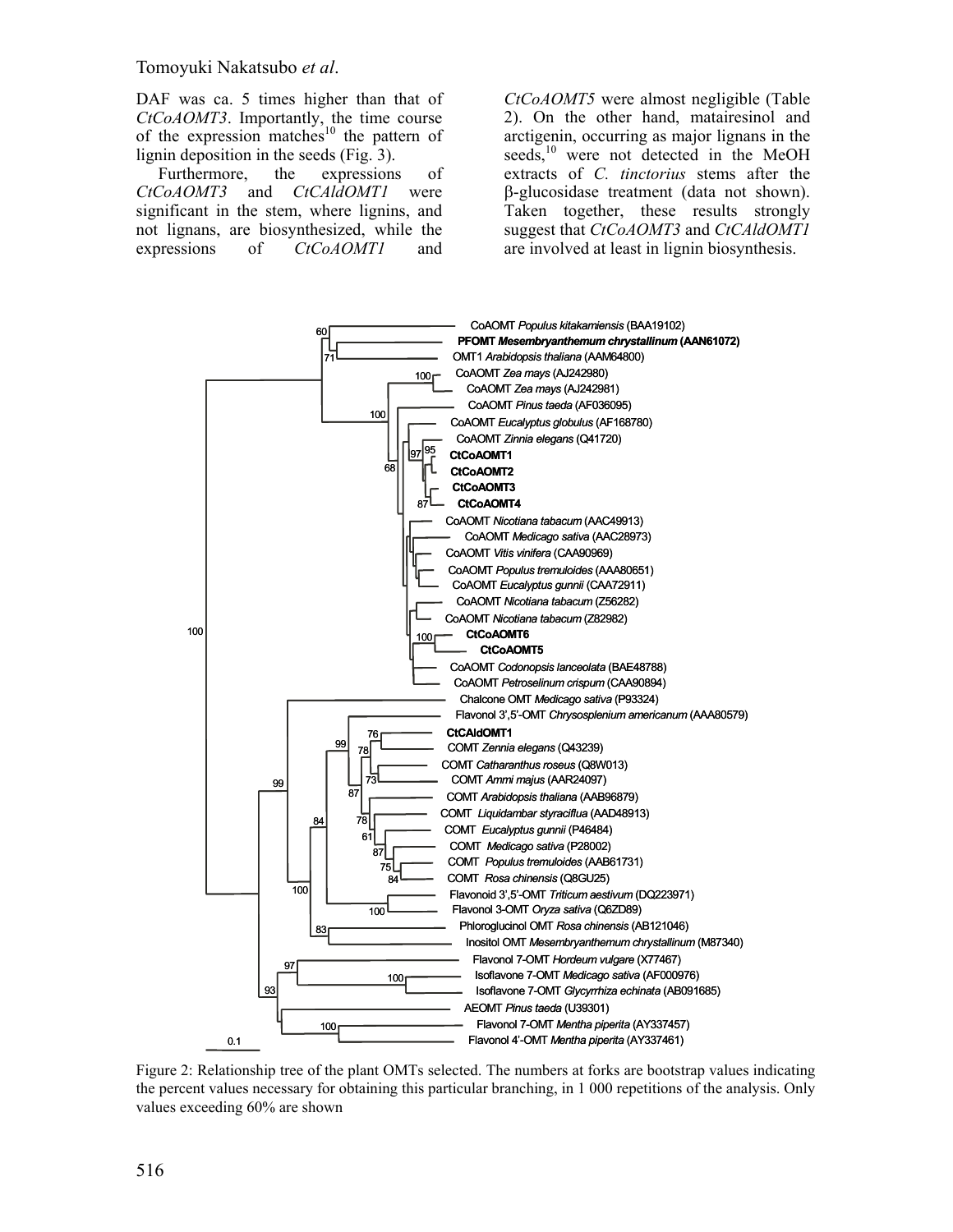

Figure 3: Gene expressions of *CtCoAOMT*s and *CtCAldOMT*, lignin contents and nitrobenzene oxidation products in maturing seeds of *C. tinctorius*: A – amounts of lignin and nitrobenzene oxidation products;  $\triangle$  – vanillin;  $\triangle$  – syringaldehyde;  $\blacksquare$  – lignin content measured by the acetyl bromide method;  $^{10}$  B – gene expression of *CtCoAOMT*s and *CtCAldOMT*. Transcript levels, analyzed by RT-PCR, are given as absolute values, after being normalized to the 18S ribosomal RNA levels. Copy number of each isoform was determined with the recombinant plasmid containing the corresponding full-length sequences. The values represent the averages of duplicate experiments

Table 2 Gene expression of *CtCoAOMT*s and *CtCAldOMT* in *C. tinctorius* stems

|                        | Number of copies $(\times 10^7)/\mu$ g of RNA |
|------------------------|-----------------------------------------------|
| CtC <sub>0</sub> AOMT1 | 0.0000561                                     |
| CtC <sub>0</sub> AOMT3 | 936                                           |
| CtCoAOMT5              | 0.00162                                       |
| CtCAldOMT1             | 932                                           |

#### *Kinetic properties and roles of CtCoAOMTs and CtCAldOMT1*

To characterize the biochemical reactions catalyzed by CtCoAOMTs and CtCAldOMT1, their recombinant proteins in *E. coli* cells were expressed. The purified recombinant CtCoAOMT1, 3 and 5, and CtCAldOMT1 were tested *in vitro* for their activity towards 8 monomeric phenyl-propanoid substrates: CA, 5-HFA, CaCoA, 5-HFCoA, CaAld, 5-HCAld, CaAlc and 5-HCAlc. GC-MS analysis of the reaction products showed that CtCoAOMT1, 3 and 5 catalyze the *O*-methylation of the 3- and 5 hydroxyl groups of CaCoA and 5-HFCoA,

respectively. However, when other substrates were employed, no significant activities were detected. Therefore, it was confirmed that CtCoAOMT1, 3 and 5 were CoAOMTs that catalyze the *O*-methylation of CaCoA and 5-HFCoA.

Next, the kinetic analysis of these three CtCoAOMTs was conducted by a GC-MS-based assay system, with CaCoA and 5-HFCoA as substrates. As summarized in Table 3, the  $k_{cat}/K_m$  values for CaCoA and 5-HFCoA of CtCoAOMT5 were extremely low, as compared to those of CtCoAOMT1 and CtCoAOMT3.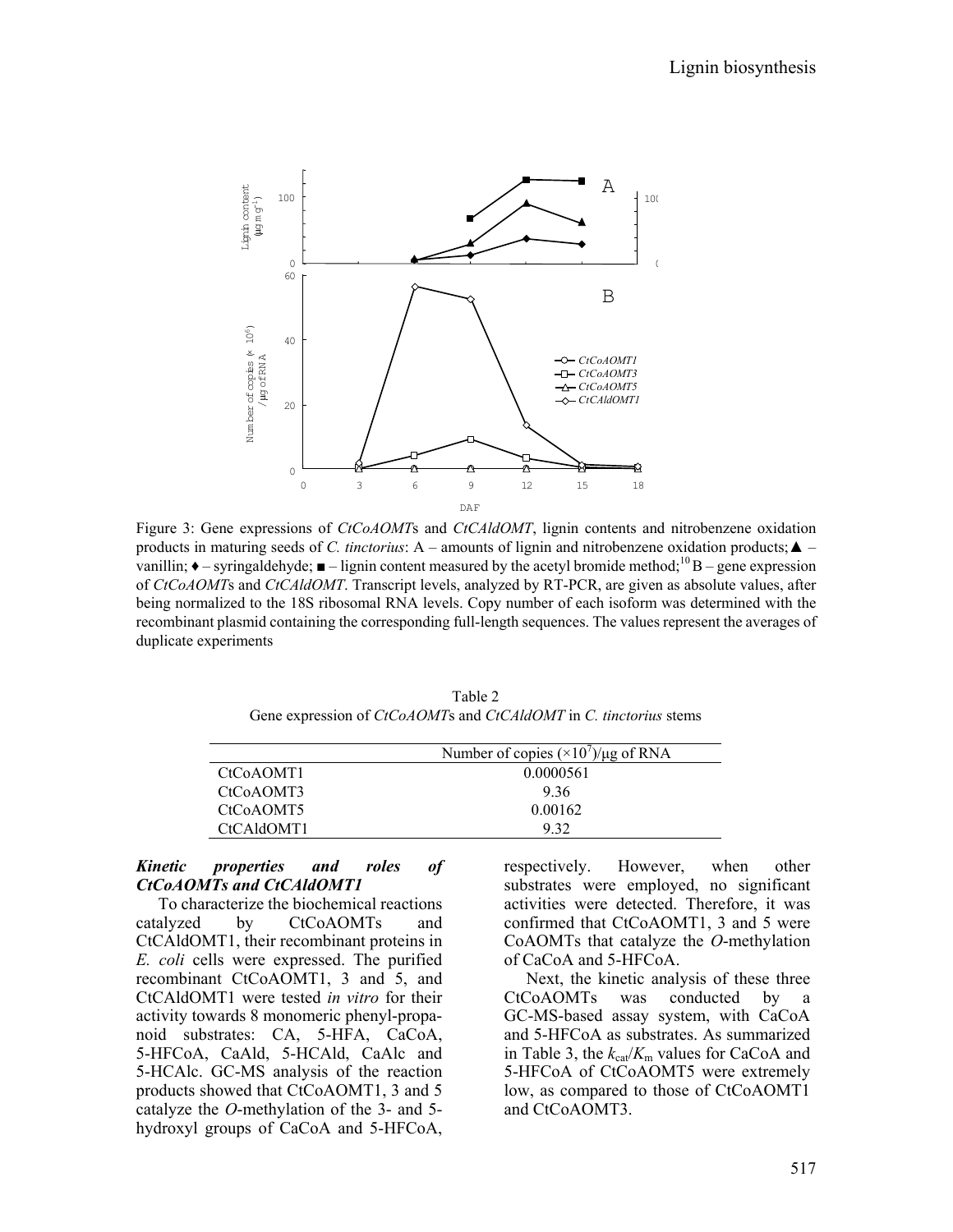|                        | Substrate | $K_m(\mu M)$ | $K_{cat}/K_m$ ( $\mu$ M <sup>-1</sup> m in <sup>-1</sup> ) |
|------------------------|-----------|--------------|------------------------------------------------------------|
| CtCoAOMT1              | CaCoA     | 8.1          | 0.019                                                      |
|                        | 5-HFCoA   | 12.2         | 0.016                                                      |
| CtC <sub>o</sub> AOMT3 | CaCoA     | 63.3         | 0.097                                                      |
|                        | 5-HFCoA   | 6.8          | 0.157                                                      |
| CtC <sub>o</sub> AOMT5 | CaCoA     | 994.8        | 0.00003                                                    |
|                        | 5-HFCoA   | 223.3        | 0.00023                                                    |
| CtCAldOMT1             | CA.       | 103.3        | 0.040                                                      |
|                        | 5-HFA     | 63.0         | 0.385                                                      |
|                        | CaCoA     | 555.6        | 0.004                                                      |
|                        | 5-HFCoA   | 374.5        | 0.004                                                      |
|                        | CaAld     | 51.9         | 0.261                                                      |
|                        | 5-HCAld   | 20.2         | 0.378                                                      |
|                        | CaAlc     | 17.7         | 0.379                                                      |
|                        | 5-HCAlc   | 48.4         | 0.313                                                      |

Table 3 Kinetic properties of purified recombinant CtCoAOMTs and CtCAldOMT

Abbreviations of compounds are those used in Fig. 1

As McPFOMT, classified as a plant class I OMT like CoAOMTs, can methylate both flavonoids and  $CaCoA<sub>18</sub><sup>18</sup>$  the CtCoAOMTs was tested as to its capacity of catalyzing the methylation of flavonoids. However, CtCoAOMT3 and CtCoAOMT5 did not show methylation activity towards apigenin, a major flavonoid compound in *C. tinctorius*  seeds. CtCoAOMT1 was not subjected to the flavonoid assay.

Taken together, the present results indicate that CtCoAOMT3 is involved in lignin biosynthesis during stem and seed development, by methylating CaCoA, which gives feruloyl CoA. On the other hand, the roles of CtCoAOMT1 and CTCoAOMT5 remain unclear. CtCoAOMT1 might be involved in defense responses, but it is unlikely that CtCoAOMT5 has such a role, once its kinetic constants towards CaCoA and 5-HCoA are very poor and because it did not catalyze the methylation of CA, 5-HFA, CaAld, 5-HCAld, CaAlc and 5-HCAlc.

CAldOMTs belong to the plant class II  $OMT^{16}$  (= Type I OMT<sup>17</sup>), which generally shows wide substrate specificities.<sup>19</sup> The present study showed that CtCAldOMT1 catalyzes the *O*-methylation of all possible substrates on the cinnamate/monolignol pathway (CA, 5-HFA, CaCoA, 5-HFCoA, CaAld, 5-HCAld, CaAlc and 5-HCAlc), which agrees well with the general character

of class II OMTs, *i.e.* a wide substrate specificity. The kinetic constants of CtCAldOMT1 shown in Table 3 clearly indicate that acids, aldehydes and alcohols are good substrates, showing comparable  $k_{\text{cat}}/K_{\text{m}}$  values, except for CA. Among these substrates, 5-HFA, CaAlc and 5-HCAld exhibited larger  $k_{cat}/K_m$  values (5-HFA, 0.385; CaAlc, 0.379; and 5-HCAld, 0.378  $\mu$ M<sup>-1</sup>·min<sup>-1</sup>), while CaAlc and 5-HCAld showed smaller  $K_m$  values (CaAlc, 17.7; 5-HCAld, 20.2 µM). On the other hand, the CoA esters, CaCoA and 5-HFCoA with large  $K_{\rm m}$  and small  $k_{\rm cat}/K_{\rm m}$  values are poor substrates, which is a general characteristic of CAldOMTs.

Next, an inhibition kinetic analysis was developed to determine the most suitable substrate, once Li  $et$  al. reported<sup>15</sup> that *O*-methylation of CA and 5-HFA by CAldOMTs of several angiosperm tree species was inhibited effectively by  $5$ -HCAld. For example, they showed<sup>15</sup> that PtreCAldOMT-catalyzed methylations of 5-HFA and CA were intensely inhibited by 5-HCAld (competitive inhibition, *K*i for 5-HFA,  $0.26\mu$ M, and for CA,  $2.1\mu$ M), while the methylation of 5-HCAld was only weakly inhibited by acids (competitive inhibition,  $K_i$  for 5-HFA 110.3  $\mu$ M, and for CA 121.7  $\mu$ M). Although the present study demonstrates the high affinity of CtCAldOMT1 towards the five substrates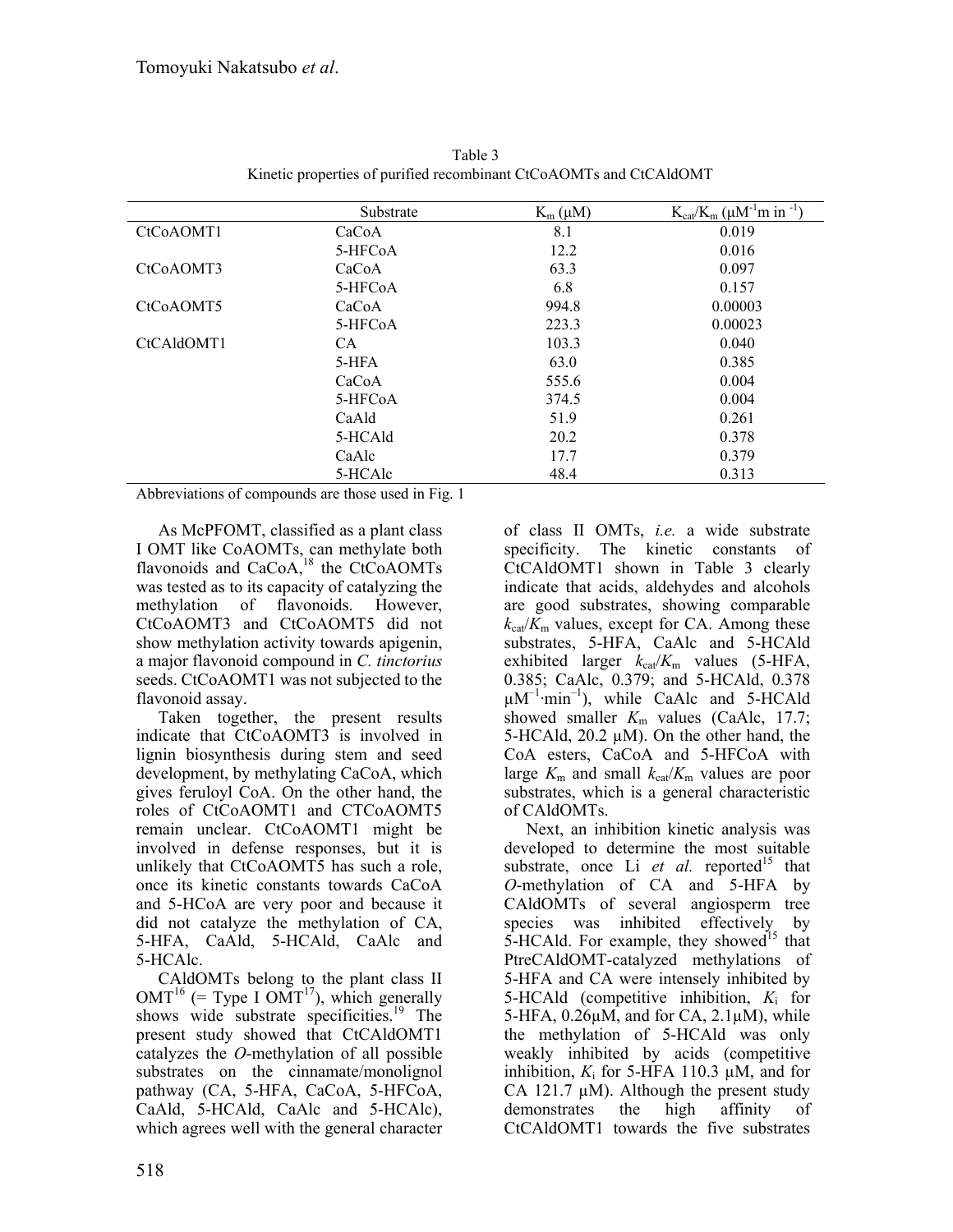(5-HFA, CaAld, 5-HCAld, CaAlc and 5-HCAlc) of the cinnamate/monolignol pathway (Table 3), no inhibition kinetic analyses of CAldOMT made with all these substrates were reported. $11,15$  Therefore, the five compounds were used as substrates for the inhibition kinetic assays. As summarized in Tables 4 and 5, 5-HCAld strongly inhibited the CtCAldOMT1-catalyzed methylation of the other compounds (Table 4). In contrast, methylation of 5-HCAld was not inhibited by 5-HFA, being only weakly inhibited by CaAld, CaAlc and 5-HCAlc (Table 5). All these results, obtained by the utilization of all possible substrates of the cinnamate/monolignol pathway, indicated that 5-HCAld was the best substrate for CAldOMT, which agrees well with the previous results<sup>15</sup> obtained with CA, 5-HFA and 5-HCAld.

| Table 4                                                                           |
|-----------------------------------------------------------------------------------|
| Inhibition kinetic analysis of CtCAldOMT1.                                        |
| Kinetic parameters of inhibition for the methylation of each substrate by 5-HCAld |

| Substrate | $K_i(\mu M)$ | $K_i^{\prime}(\mu M)$ | Type of inhibition |
|-----------|--------------|-----------------------|--------------------|
| 5-HFA     |              | 3.2                   | mixed              |
| CaAld     | 32.3         | 2.8                   | uncompetitive      |
| CaAlc     | 15.6         | l.O                   | uncompetitive      |
| 5-HCAlc   | 2.0          | 3.0                   | mixed              |

Table 5 Inhibition kinetic analysis of CtCAldOMT1. Kinetic parameters of the inhibition of 5-HCAld methylation by each substance

| Inhibitor | $K_i(\mu M)$ | $K_i^{\prime}$ (uM)      | Type of inhibition |
|-----------|--------------|--------------------------|--------------------|
| 5-HFA     | $\,$         | $\overline{\phantom{0}}$ |                    |
| CaAld     | 93.4         | 66.7                     | mixed              |
| CaAlc     | 116.8        | 817.2                    | mixed              |
| 5-HCAlc   | 461 9        | 197 6                    | mixed              |

Abbreviations of compounds are those used in Fig. 1

Methylation of 5-HCAld by CAldOMTs is the key step towards syringyl lignin biosynthesis.<sup>15</sup> Our recent results indicated<sup>11</sup> that the best substrate for *Arabidopsis thaliana* CAldOMT could be 5-HCAld, as well, indicating the involvement of the OMT in syringyl lignin biosynthesis.<sup>11</sup> In addition, such results strongly suggested $11$  that AtCAldOMT is also involved in the *O*-methylation of the C3 position of 3,4-dihydroxyphenyl of CaAld and/or CaAlc in *A. thaliana*. Furthermore, significant amounts of CaAlc were detected in *A. thaliana*. On the other hand, the present kinetic data showed that 5-HCAld inhibited strongly the CtCAldOMT1-catalyzed methylation of 3,4-dihydroxyphenyl compounds (uncompetitive inhibition, against CaAld,  $K_i$  32.3  $\mu$ M and  $K_i$ <sup>2</sup> 2.8  $\mu$ M; against CaAlc,  $K_i$  15.6  $\mu$ M and  $K_i$ <sup>'</sup> 1.0  $\mu$ M), while CaAld and CaAlc were not good inhibitors for 5-HCAld methylation (mixed

type inhibition, CaAld,  $K_i$  93.4  $\mu$ M and  $K_i'$ 66.7 µM; CaAlc, *K*i 116.8 µM and *K*i' 817.2 µM). These results suggested that CaAld and CaAlc are not good *in vivo* substrates, which agrees with the absence of CaAld and CaAlc in maturing seeds of *C. tinctorius.*10 In addition, the results suggested that the roles of CaAld and CaAlc in the lignin biosynthesis might be different in different plant species, although further experiments are still necessary.

Besides guaiacyl lignin, lignans are biosynthesized from ConAlc. The biosynthetic pathway for ConAlc, dedicated to lignan biosynthesis, and the genes involved remain unclear.<sup>1,20</sup> Recently, based on a series of stable-isotope tracer experiments, Sakakibara *et al*.<sup>10</sup> suggested that lignan biosynthesis in *C. tinctorius* proceeded *via* FA, and that FA is produced by *O*-methylation of CA. As CtCAldOMT1 exhibits a moderate activity towards CA, the